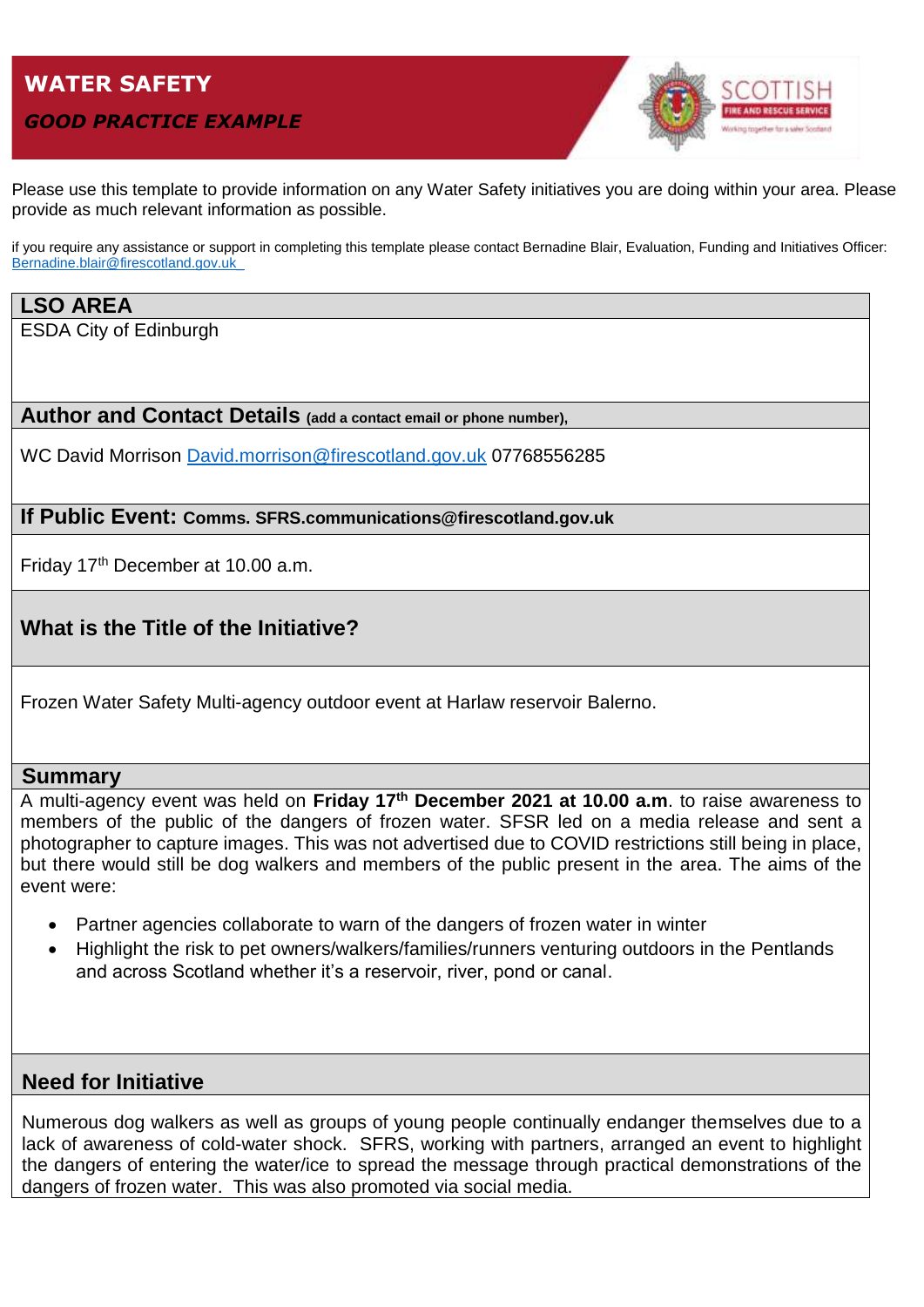

# **Aims and Objectives**

To deliver the following advice/messages: Safety advice:

- Avoid going near frozen water when you are out with loved ones and pets
- While ice can look and feel solid, it can suddenly crack and cause a person or a dog to fall through and potentially become trapped under the ice
- Pets should be kept on leads and owners should avoid throwing objects onto the ice for them to retrieve
- If anyone does get into difficulty on the ice, do not attempt to go out onto the ice to rescue them
- Dial 999 and ask for the relevant emergency service
- **TALK** to the casualty, encourage them to keep calm and float
- **REACH** use a long object or similar, you may be able to reach. **Do not go into the Water**
- **THROW –** There may be rescue equipment nearby such as throwlines or lifebelts. These may assist in getting a casualty back to land
- The low temperature of the water can also bring on cold-water shock, which can be potentially deadly
- Cold-water shock can cause breathing difficulties, blood vessels to close, the heart rate to increase and lead to a heart attack
- If someone can't climb out of the water, it is not advisable, as many people think to move about in the water to keep warm while waiting for help. Instead, they should conserve their energy by keeping as still as possible

For more information on Cold Water Shock please visit: <https://watersafetyscotland.org.uk/information/cold-water-shock/>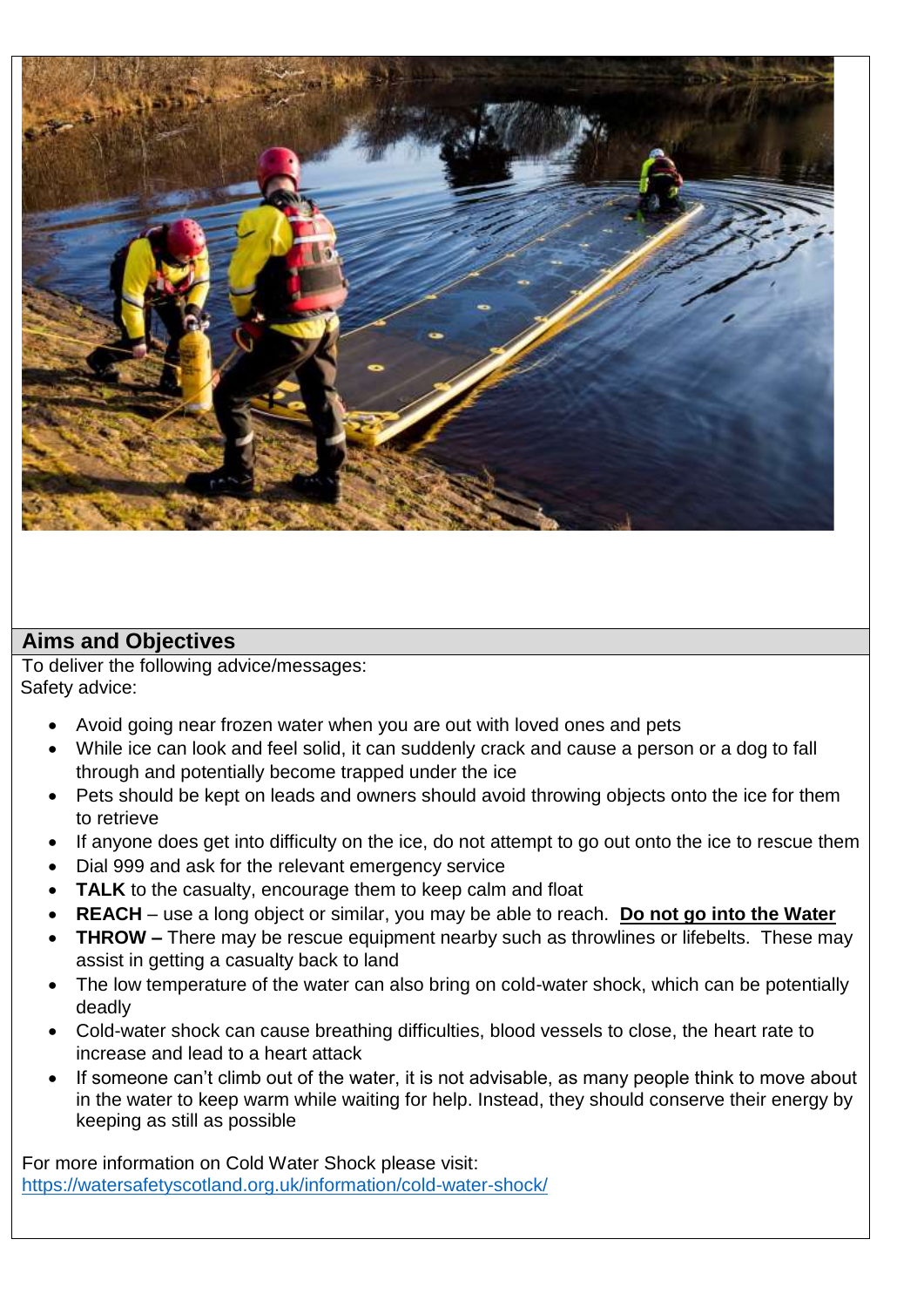Also, photographs would be captured from the event that could be used to promote the dangers of frozen water via social media, education platforms, future engagement with the public.

# **Delivery/Activities**

At the event:

- Marionville firefighters provided a demonstration of inflatables used in water related rescue incidents.
- The SFRS Community Action Team for Edinburgh safely engaged with the public
- Scottish Natural Heritage Park Rangers engaged with the public and arranged for signage on site at key entrances at Harlaw and Threipmuir. They will be deployed around reservoirs: Harlaw, Threipmuir, Bonaly, Clubbidean, Torduff, Glencorse
- All agencies engaged with visitors and delivered key information on frozen water safety.

## **PHOTOGRAPHY**

- Photographs were taken of two dogs Ruby and Phoenix on their leads at all times with Jonathan Honeyman from fire investigation and Scottish Natural Heritage Park Ranger with the reservoir in the background.
- A range of landscape and portrait images were taken for use across a variety of digital channels.
- Images of firefighters doing their demonstration were taken which could be shared for future education
- Socially distanced images were taken of partner agencies involved in the project

Resources (What resources does the project require? Does the project rely on any other resources, such as staff from other organisations or premises owned/managed by other organisations? What social media platforms were used to promote it?

SFRS Swift water team from Marionville & CAT Edinburgh. SFRS Media Team Contact: Angeline Sneddon 07866189113 Jonathan Honeyman Fire investigation and Phoenix the dog.

#### **Partner Agencies** (include contact details)

Jessica Morgado, Senior Natural Heritage Officer 07798505302 Police Scotland Ranger from Pentland hills group along with his dog.

### **Successes and Challenges**

Successes – Collaborative working to deliver a strong safety message by utilising all available resources including partner agencies to achieve this.

Challenges - due to COVID staffing issues at Marionville, the event very nearly got cancelled as there was a possibility that the full SFRS water rescue team would not be available to lead the demonstration. This event highlighted that regardless of how much planning goes into it, there is a reliance on Operational staff who may well be needed elsewhere or simply not available on the day.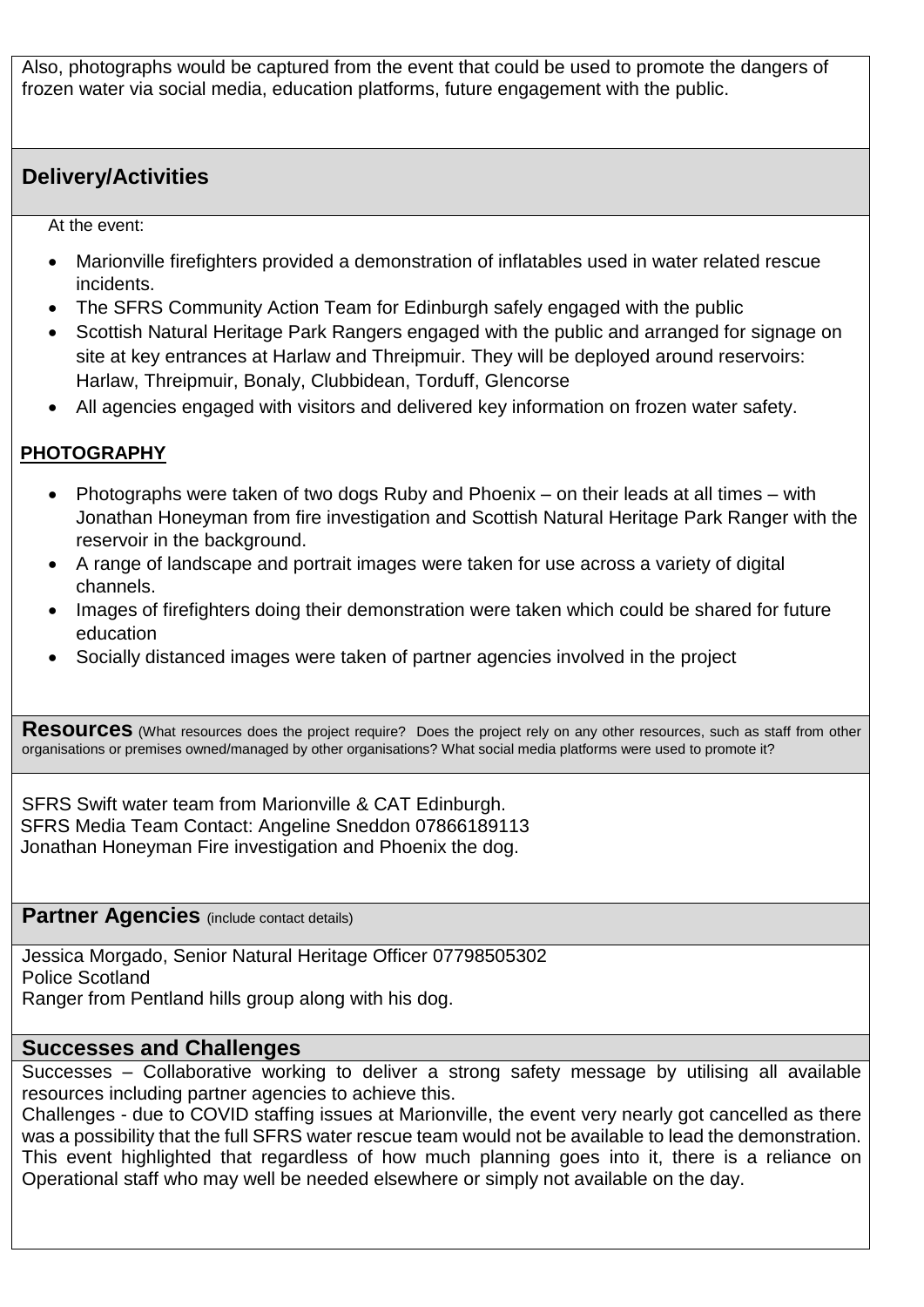**Impact/Change/Outcomes** (has anything changed because of the project? What impact has the project had on participants, the wider community and your area? Have you produced anything as a result of the project (i.e. reports, guidance etc.)? Were there any unexpected outcomes?

A number of photographs were taken at the event. As was the intention, these pictures are going to be used in a safety message on social media for a national campaign when timing is appropriate.

This event provided SFRS with the opportunity to work collaboratively with a number of partner agencies and received good 'buy in' form them. These contacts will be used for future events.

Around 40 people were engaged with at the event.

There has not yet been a social media post yet but this will be analysed/monitored once messages go out for future reference during freezing conditions.

Once the time is appropriate SFRS communications will run a media campaign using the photos from the day as the background.

Police Sergeant Keith Watson said:

'*As the Community Police Team, it's really important that we work closely with our partners in the other emergency services, local authority and beyond. After a tragic incident in the Pentland Hills Park in the summer of 2021, when our SFRS colleagues contacted us and asked us to take part in a water rescue public awareness initiative, we were really keen to take part. The demonstration of water rescue techniques and equipment was illuminating. SFRS had also arranged for a photographer to come to document the event which will make a joint media message much easier, relevant and informative in the future. It was great to put some faces to names in these days of limited face-to-face contact and will make joint working much easier. We have already seen benefits that a close link between SFRS colleagues in Community Police will have, as we tackle fire raising and associated ASB in our area'***.**



# **Reflections**

In future it will be necessary, wherever possible to put things in place to try to avoid any potential cancellations. Although the event went ahead, it was very nearly cancelled at the last minute due to